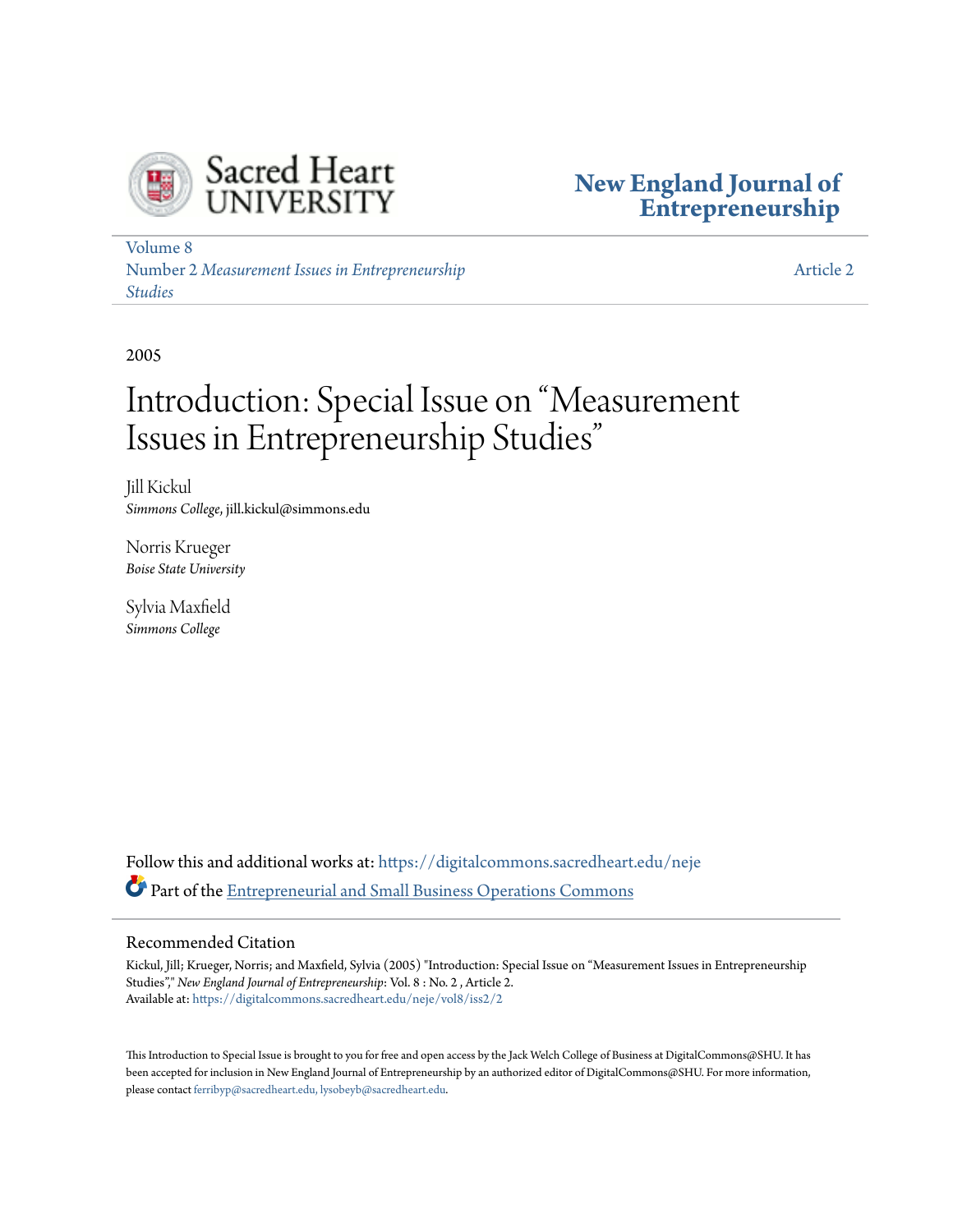# **New England Journal of Entrepreneurship**

## **Introduction**

✺

**Special Issue on "Measurement Issues in Entrepreneurship Studies"**

Jill Kickul Norris Krueger Sylvia Maxfield

The study of entrepreneurship spans disciplines ranging from individual psychology to macroeconomics. In the future, scholars of entrepreneurship are just as likely to study the neurochemistry of risk aversion as the impact of global trade policy. In short, the interdisciplinary breadth of entrepreneurship studies is mind-boggling. However, that breadth compels the field to continuously improve the logical rigor of the underlying theory and the empirical rigor of the methodology deployed. In fact, research design becomes absolutely critical, with poor design often resulting in fatally flawed work. A great design is useless without adequate measurement. This special issue offers several articles that help advance the field's ability to properly measure its constructs.

Research methods range with the disciplinary focus of the scholarship. Economists exploring entrepreneurship tend to take the firm as their unit of analysis and are accustomed to pursuing inductive work through multiple regression analysis and mathematical modeling to inform theory building. Individuals are the typical unit of analysis for psychologists studying entrepreneurship. While economists can imagine finding more or less linear causal relationships in the study of entrepreneurship, psychologists expect the road to causal understanding of the entrepreneurial process will be long and very complex. No matter the discipline or whether research methods are quantitative or more qualitative, measurement issues cut across all approaches to entrepreneurship research.

Measurement issues are central to the evolution of any field, but they are particularly vexing in a field as diverse as entrepreneurship. Roughly 30 years into the study of entrepreneurship, a survey of scholarly literature suggests more divergence than convergence in the object of study.The field embraces the study of the attributes of entrepreneurial individuals ranging from those with entrepreneurial intentions to serial entrepreneurs with demonstrated capacity to found new ventures.The field also encompasses the study of small firms where researchers ask about rates of creation, persistence, growth, and other attributes of small businesses.

Additionally the field includes investigation of entrepreneurial activities whether undertaken by individuals or teams in settings spanning new businesses and large multinational corporations.From scholar to scholar in the field of entrepreneurship, the so-called "dependent" variable differs considerably.

Measurement issues are acute in entrepreneurship studies because the field embraces extremely diverse disciplines and divergent definitions of the primary object of study, not to mention the wide range of deductive and inductive approaches to explaining variation in the object of study.This special issue reflects a general trend in entrepreneurship scholarship. This is a return to first principles in research design by focusing on and justifying definition, validity, operationalization, and measurement of central constructs in the study of entrepreneurship. This trend, of which our issue forms a part, is signal of maturation in the field. Careful formulation and use of central constructs in entrepreneurship scholarship are the building blocks necessary for cumulating knowledge in a field that has labored to deliver that holy grail of social science.

Wennberg's paper in this volume highlights this problem. He compares sample-based survey research findings about underperformance of women-owned firms with the study of gender and entrepreneurial performance using a large public database covering 90 percent of the defined population. These two studies came to opposite conclusions about female underperformance. While Wennberg suggests results from the large-N database study are more credible, debate about female underperformance will continue until similar results accrue through further empirical study.

Widespread agreement about constructs is among the first signs of maturation in any field of the social sciences; a very important second stage in the accumulation of social scientific knowledge comes with successful data "triangulation" based on widespread agreement about basic constructs. Triangulation refers to validating empirical results, with the goal of knowledge accumulation, by seeking consistent descriptions/results across studies even when investigators

1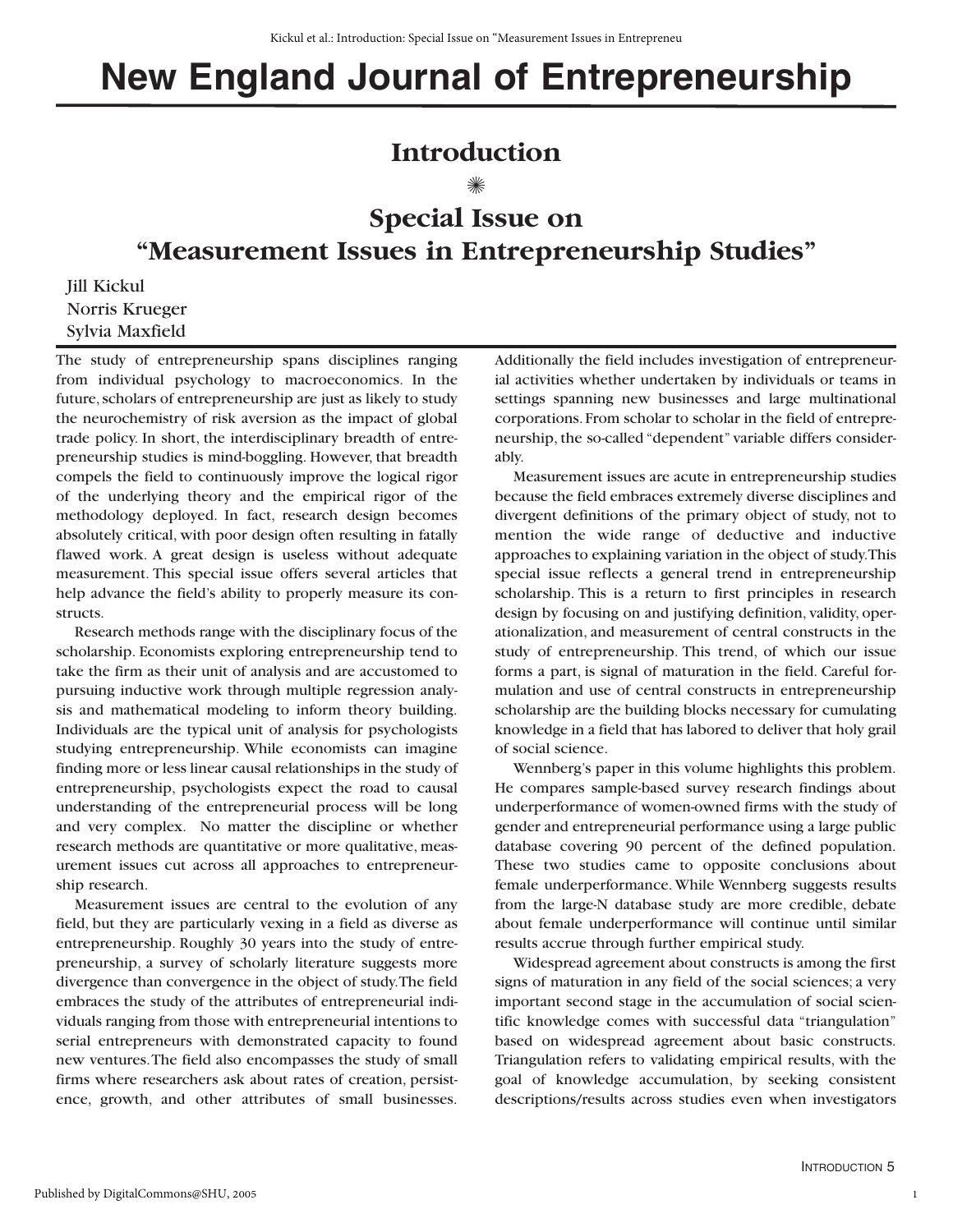use different data to explore the same phenomenon and/or similar data collected from different sources.

The papers in this issue contribute to both steps in the march toward maturation of the field of entrepreneurship: construct concordance and data triangulation. Three of the papers presented here contribute to the specification and operationalization of entrepreneurship concepts.These concepts are founding time, entrepreneurial intensity, and entrepreneurial self-efficacy. The fourth paper explores how researchers can use large databases including official statistics and private collections to validate the results of the more typical study relying on sample survey data.

The relative balance in this special issue between papers focused on construct validation and data triangulation is quite appropriate given the importance of getting the constructs right before starting to try to triangulate results.While pointing out the tremendous research opportunities afforded by these databases, Wennberg warns that it is important to understand their shortcomings, including often hard to identify problems with specification and measurement of the central constructs.The temptation to create one's own measure is difficult to resist, especially where we are not confident in existing measures.

The vast majority of scholars in the field construct their own databases usually by survey a small population sample rather than laboring to work with existing databases precisely because it is easier to create, validate, and operationalize one's own constructs than unravel someone else's.The wellknown GEM database offers an interesting example of both the rewards and the pitfalls of working with large databases. Researchers have come to worry that several important GEM constructs suffer potential validity problems because of variation over time in the details of how the standard GEM surveys were administered. However, the field is displaying its increased maturity as the GEM data improves annually and the clarity of the measurement increases.

Nonetheless, for the researcher seeking to explore the promise of using large databases Wennberg's paper is a useful "how to" manual that covers how to combine databases, making sure that variables are theoretically grounded and the value of large databases in assessing causal direction and effect size and for multilevel analysis, making sure that variables are theoretically relevant, ensuring consistent definition and measurement to avoiding the minefields strewing the field.

The other three articles help us to understand a bit more about key constructs and how to measure them, both validly and reliably. In each case, the authors focus first on constructs before turning to measurement. In one case, we will see the introduction of a relatively new construct (and still a work in progress), that of "founding time."As such, this may be the most controversial article in this special issue—and thus perhaps the most valuable as here the measurement issues hinge completely on the theoretical logic.

The construct of entrepreneurial intensity is less novel, yet still under explored. Pistrui's short, elegant (4 items) measure was the first to tap into the more volitional aspect of entrepreneurial behavior. Until we identify and test a more direct measure of entrepreneurial passion, intensity represents a useful measure. Let us examine the "back story" to entrepreneurial intensity.

Krueger and Kickul (2005) have deployed intensity as a potential third "leg" of entrepreneurial intentions, using intensity to add the missing "I will" to "I want to" (perceived desirability) and "I can" (perceived feasibility). Shapero's seminal model of the entrepreneurial event (Krueger 2000) posited a propensity to act on opportunities that was a moderating effect on intent. If passion is the missing link in entrepreneurial intentions, it behooves us to measure it reliably and validly.

Past attempts to capture this propensity to act include locus of control (Shapero's proposed proxy), desire for control (Krueger 1993) and Seligman's learned optimism (Krueger, Reilly and Carsrud 2000).The latter two explained significant unique variance, but remain only proxies. Pistrui's measure provided the first direct measure of a most critical construct.

Liao, Murphy, and Welsch here show the power of using this measure, demonstrating that entrepreneurial intensity can be a key differentiator between entrepreneurs and nonentrepreneurs. Is this the final word on intensity? No, but at worst it should inspire us to redouble our efforts to develop a theoretically-rigorous and empirically-robust measure of entrepreneurial passion (Cardon et al. 2005; Krueger 2005). Until then,Welsch and Liao offer evidence that Pistrui's measure is well worth incorporating into models addressing entrepreneurial volition or intent.

Entrepreneurial self-efficacy first appears in the literature in 1988 in work by Scherer and colleagues (1989); Albert Bandura's landmark book had only appeared in 1986. One of the key links in Bandura's popular social learning theory, selfefficacy offered scholars a strong theoretical basis to examine the initiation of (and persistence at) goal-directed behavior.This inspired others to begin testing its impact in various incarnations (Krueger 1989; Krueger and Dickson 1994), finding that self-efficacy is linked closely to critical entrepreneurial phenomena such as perceptions of opportunity (and thus intent).

Measuring entrepreneurial self-efficacy is not without its issues. If self-efficacy is the belief that one can execute a target behavior (such as entrepreneurial behavior), it still begs the question of what behavior (or set of behaviors) are being targeted. Is it the set of behaviors needed for launch? Is it a combination of startup and managerial behaviors? We end up